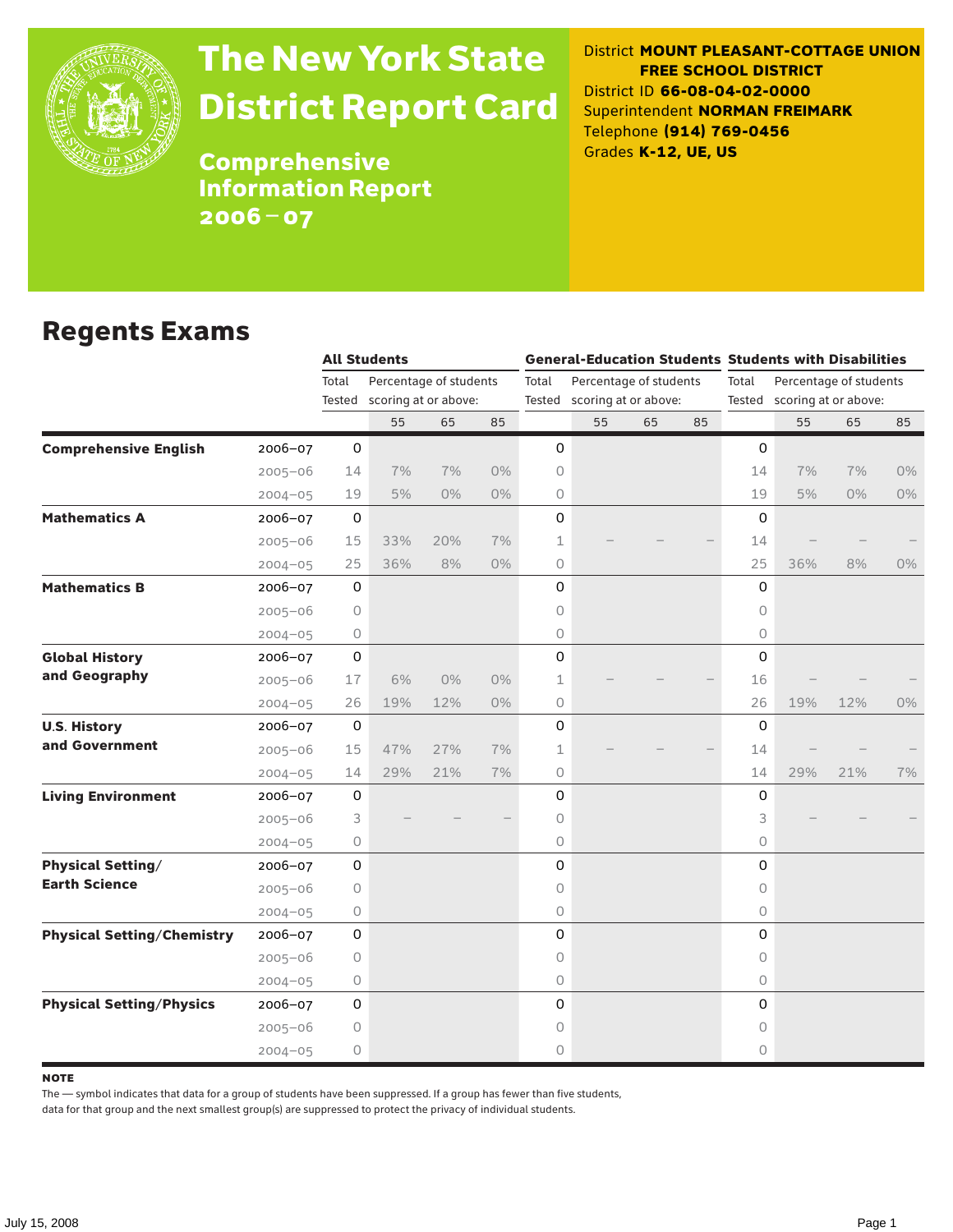District **MOUNT PLEASANT-COTTAGE UNION FREE SCHOOL DISTRICT** District ID **66-08-04-02-0000**

#### Regents Competency Tests

|                       |             | <b>All Students</b> |                  |                     |                  | <b>General-Education Students Students with Disabilities</b> |                  |  |  |
|-----------------------|-------------|---------------------|------------------|---------------------|------------------|--------------------------------------------------------------|------------------|--|--|
|                       |             | <b>Total Tested</b> | Percent Passing: | <b>Total Tested</b> | Percent Passing: | <b>Total Tested</b>                                          | Percent Passing: |  |  |
| <b>Mathematics</b>    | 2006-07     | $\mathbf 0$         |                  | 0                   |                  | 0                                                            |                  |  |  |
|                       | $2005 - 06$ | 32                  | 50%              | 1                   |                  | 31                                                           |                  |  |  |
|                       | $2004 - 05$ | 38                  | 61%              | 0                   |                  | 38                                                           | 61%              |  |  |
| <b>Science</b>        | 2006-07     | $\mathbf 0$         |                  | 0                   |                  | 0                                                            |                  |  |  |
|                       | $2005 - 06$ | 28                  | 29%              | 1                   |                  | 27                                                           |                  |  |  |
|                       | $2004 - 05$ | 6                   | 17%              | 0                   |                  | 6                                                            | 17%              |  |  |
| <b>Reading</b>        | 2006-07     | $\Omega$            |                  | 0                   |                  | $\Omega$                                                     |                  |  |  |
|                       | $2005 - 06$ | 14                  | 64%              | 1                   |                  | 13                                                           |                  |  |  |
|                       | $2004 - 05$ | 17                  | 53%              | 0                   |                  | 17                                                           | 53%              |  |  |
| <b>Writing</b>        | 2006-07     | $\Omega$            |                  | 0                   |                  | $\Omega$                                                     |                  |  |  |
|                       | $2005 - 06$ | 19                  | 84%              | 1                   |                  | 18                                                           |                  |  |  |
|                       | $2004 - 05$ | 16                  | 56%              | 0                   |                  | 16                                                           | 56%              |  |  |
| <b>Global Studies</b> | 2006-07     | $\mathbf 0$         |                  | 0                   |                  | $\Omega$                                                     |                  |  |  |
|                       | $2005 - 06$ | 25                  | 20%              | 1                   |                  | 24                                                           |                  |  |  |
|                       | $2004 - 05$ | 29                  | 17%              | 0                   |                  | 29                                                           | 17%              |  |  |
| <b>U.S. History</b>   | 2006-07     | $\Omega$            |                  | 0                   |                  | $\Omega$                                                     |                  |  |  |
| and Government        | $2005 - 06$ | 12                  | 17%              | 2                   |                  | 10                                                           |                  |  |  |
|                       | $2004 - 05$ | 11                  | 27%              | 0                   |                  | 11                                                           | 27%              |  |  |

#### **NOTE**

The — symbol indicates that data for a group of students have been suppressed. If a group has fewer than five students,

data for that group and the next smallest group(s) are suppressed to protect the privacy of individual students.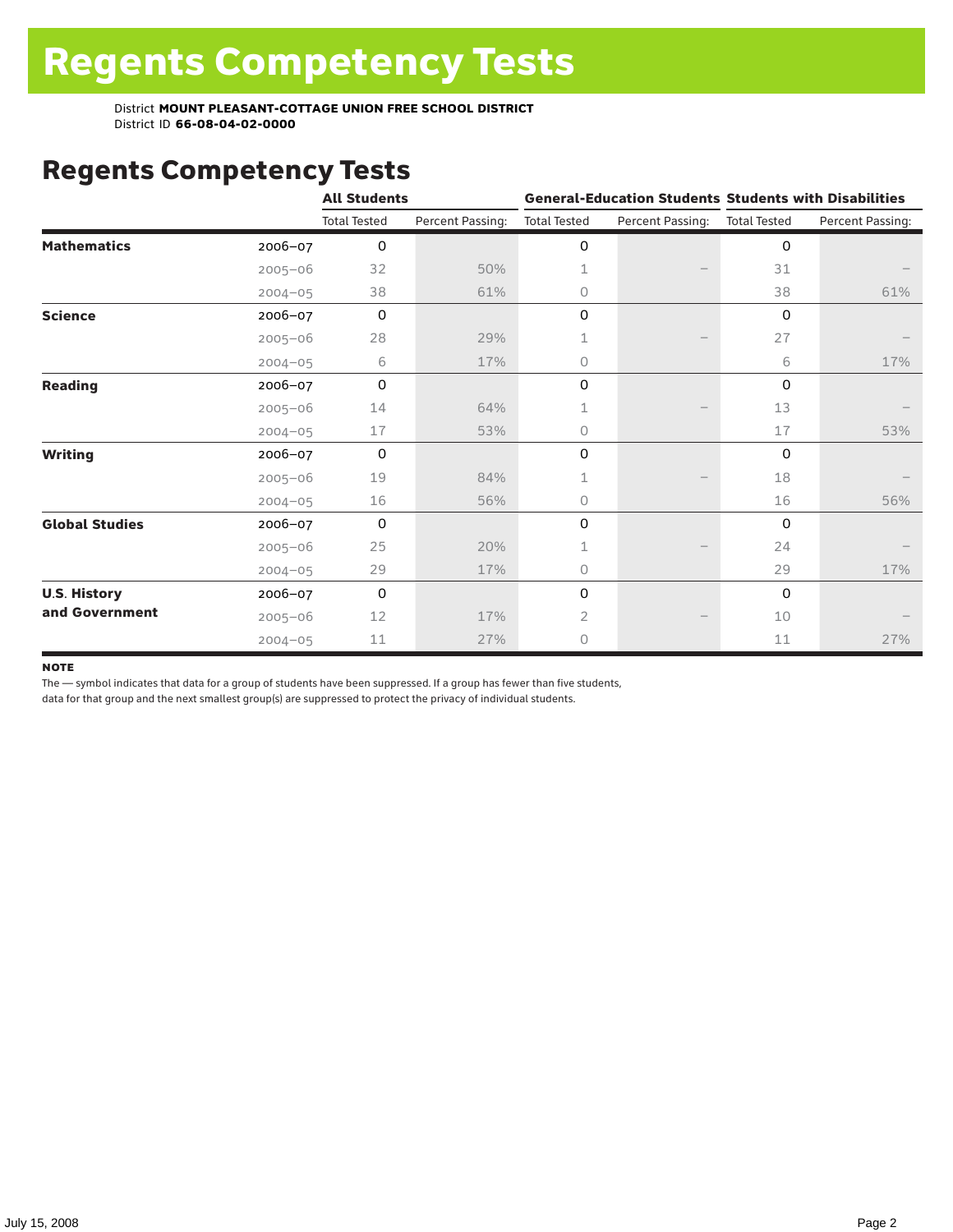District **MOUNT PLEASANT-COTTAGE UNION FREE SCHOOL DISTRICT** District ID **66-08-04-02-0000**

## Elementary/Middle-Level Social Studies 2006–07

|                            | <b>All Students</b>                                         |     |     |    |       |                                                    | <b>General-Education Students</b> |     |    |       | <b>Students with Disabilities</b>                  |     |     |    |                |
|----------------------------|-------------------------------------------------------------|-----|-----|----|-------|----------------------------------------------------|-----------------------------------|-----|----|-------|----------------------------------------------------|-----|-----|----|----------------|
|                            | Percentage of students<br>Total<br>Tested scoring at level: |     |     |    | Total | Percentage of students<br>Tested scoring at level: |                                   |     |    | Total | Percentage of students<br>Tested scoring at level: |     |     |    |                |
|                            |                                                             |     |     |    | 4     |                                                    |                                   |     |    |       |                                                    |     |     | 3  | $\overline{4}$ |
| <b>Elementary</b><br>Level | 12                                                          | 67% | 33% | 0% | 0%    | Д                                                  |                                   |     |    |       | 8                                                  |     |     |    |                |
| <b>Middle Level</b>        | 33                                                          | 58% | 36% | 6% | 0%    | 8                                                  | 50%                               | 50% | 0% | 0%    | 25                                                 | 60% | 32% | 8% | 0%             |

#### 2003 Total Cohort Performance on Regents Exams After Four Years

|                                        | <b>All Students</b>     |                                    |    |              |        | <b>General-Education Students</b>                        |           |    |              |  | <b>Students with Disabilities</b>                           |           |    |              |  |
|----------------------------------------|-------------------------|------------------------------------|----|--------------|--------|----------------------------------------------------------|-----------|----|--------------|--|-------------------------------------------------------------|-----------|----|--------------|--|
|                                        | Cohort<br>$\circ$<br>一山 | Percentage of<br>students scoring: |    |              | Cohort | $\frac{5}{2}$<br>Percentage of<br>띧<br>students scoring: |           |    |              |  | Cohort<br>들<br>Percentage of<br>ā<br>훕<br>students scoring: |           |    |              |  |
|                                        |                         | $55 - 64$                          |    | 65-84 85-100 |        |                                                          | $55 - 64$ |    | 65-84 85-100 |  |                                                             | $55 - 64$ |    | 65-84 85-100 |  |
| <b>Global History</b><br>and Geography | 34                      | 6%                                 | 0% | 0%           |        | 8                                                        | 0%        | 0% | 0%           |  | 26                                                          | 8%        | 0% | 0%           |  |
| <b>U.S. History</b><br>and Government  | 34                      | 6%                                 | 3% | 3%           |        | 8                                                        | 0%        | 0% | 0%           |  | 26                                                          | 8%        | 4% | 4%           |  |
| <b>Science</b>                         | 34                      | 3%                                 | 0% | 0%           |        | 8                                                        | 0%        | 0% | 0%           |  | 26                                                          | 4%        | 0% | 0%           |  |

## New York State Alternate Assessments (NYSAA) 2006–07

|                              | <b>All Students</b> |                                                |               |   |   |  |  |  |  |
|------------------------------|---------------------|------------------------------------------------|---------------|---|---|--|--|--|--|
|                              | Total               | Number of students scoring<br>Tested at Level: |               |   |   |  |  |  |  |
|                              |                     | 1                                              | $\mathcal{P}$ | 3 | 4 |  |  |  |  |
| <b>Elementary Level</b>      |                     |                                                |               |   |   |  |  |  |  |
| Social Studies               | 0                   |                                                |               |   |   |  |  |  |  |
| <b>Middle Level</b>          |                     |                                                |               |   |   |  |  |  |  |
| Social Studies               | 0                   |                                                |               |   |   |  |  |  |  |
| <b>Secondary Level</b>       |                     |                                                |               |   |   |  |  |  |  |
| <b>English Language Arts</b> | O                   |                                                |               |   |   |  |  |  |  |
| <b>Mathematics</b>           | Ω                   |                                                |               |   |   |  |  |  |  |
| Social Studies               | O                   |                                                |               |   |   |  |  |  |  |
| Science                      | Ω                   |                                                |               |   |   |  |  |  |  |

The New York State Alternate Assessment (NYSAA) is for students with severe cognitive disabilities. Results for students taking the NYSAA in English language arts, mathematics, and science at the elementary and middle levels are available in the *Accountability and Overview Report* part of *The New York State Report Card*.

The — symbol indicates that data for a group of students have been suppressed. If a group has fewer than five students, data for that group and the next smallest group(s) are suppressed to protect the privacy of individual students.

**NOTE**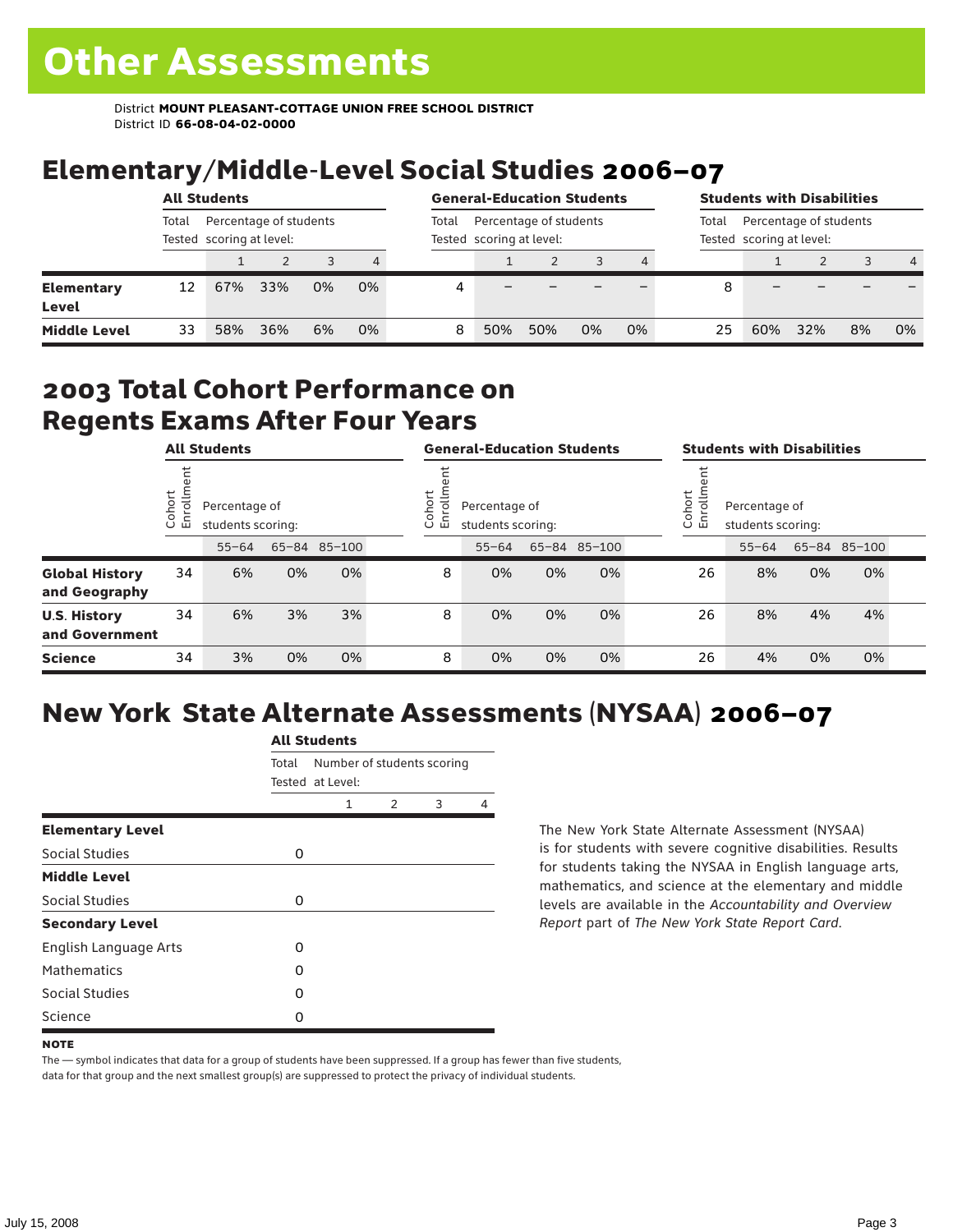District **MOUNT PLEASANT-COTTAGE UNION FREE SCHOOL DISTRICT** District ID **66-08-04-02-0000**

## High School Completers

|                                    |             | <b>All Students</b>   |                            |                       | <b>General-Education Students</b> | <b>Students with Disabilities</b> |                            |  |
|------------------------------------|-------------|-----------------------|----------------------------|-----------------------|-----------------------------------|-----------------------------------|----------------------------|--|
|                                    |             | Number<br>of Students | Percentage<br>of Graduates | Number<br>of Students | Percentage<br>of Graduates        | Number<br>of Students             | Percentage<br>of Graduates |  |
| <b>Total Graduates</b>             | $2006 - 07$ | 2                     |                            | 2                     |                                   | 0                                 |                            |  |
|                                    | $2005 - 06$ |                       |                            |                       |                                   |                                   |                            |  |
|                                    | $2004 - 05$ | 3                     |                            | 0                     |                                   | 3                                 |                            |  |
| <b>Receiving a Regents Diploma</b> | $2006 - 07$ | 0                     |                            | 0                     |                                   | 0                                 |                            |  |
|                                    | $2005 - 06$ |                       |                            |                       |                                   | $\bigcap$                         |                            |  |
|                                    | $2004 - 05$ |                       |                            | 0                     |                                   | 0                                 |                            |  |
| <b>Receiving a Regents Diploma</b> | $2006 - 07$ | 0                     |                            | 0                     |                                   | 0                                 |                            |  |
| with Advanced Designation          | $2005 - 06$ |                       |                            |                       |                                   | 0                                 |                            |  |
|                                    | $2004 - 05$ |                       |                            |                       |                                   | 0                                 |                            |  |
| <b>Receiving an</b>                | 2006-07     | 0                     |                            | 0                     |                                   | 0                                 |                            |  |
| <b>Individualized Education</b>    | $2005 - 06$ |                       | N/A                        |                       |                                   |                                   | N/A                        |  |
| Program (IEP) Diploma              | $2004 - 05$ | 4                     | N/A                        | Ω                     |                                   |                                   | N/A                        |  |

NOTE Students receiving Regents diplomas and Regents diplomas with advanced designation are considered graduates; recipients of IEP diplomas are not.

## High School Noncompleters

|                              |             | <b>All Students</b>   |                           |                       | <b>General-Education Students</b> | <b>Students with Disabilities</b> |                           |  |
|------------------------------|-------------|-----------------------|---------------------------|-----------------------|-----------------------------------|-----------------------------------|---------------------------|--|
|                              |             | Number<br>of Students | Percentage<br>of Students | Number<br>of Students | Percentage<br>of Students         | Number<br>of Students             | Percentage<br>of Students |  |
| <b>Dropped Out</b>           | 2006-07     | 14                    | 6%                        | 10                    | 15%                               | 4                                 | 2%                        |  |
|                              | $2005 - 06$ | 3                     | 2%                        | 0                     |                                   | 3                                 | 2%                        |  |
|                              | $2004 - 05$ | 0                     |                           | 0                     |                                   | 0                                 |                           |  |
| <b>Entered Approved High</b> | 2006-07     | 0                     |                           | 0                     |                                   | 0                                 |                           |  |
| <b>School Equivalency</b>    | $2005 - 06$ |                       |                           | 0                     |                                   |                                   |                           |  |
| <b>Preparation Program</b>   | $2004 - 05$ | 0                     |                           | 0                     |                                   | 0                                 |                           |  |
| <b>Total Noncompleters</b>   | $2006 - 07$ | 14                    | 6%                        | 10                    | 15%                               | 4                                 | 2%                        |  |
|                              | $2005 - 06$ | 3                     | 2%                        | 0                     |                                   | 3                                 | 2%                        |  |
|                              | $2004 - 05$ |                       |                           |                       |                                   |                                   |                           |  |

### Post-secondary Plans of 2006–07 Graduates

|                                | <b>All Students</b>   |                           |                       | <b>General-Education Students</b> | <b>Students with Disabilities</b> |                           |  |
|--------------------------------|-----------------------|---------------------------|-----------------------|-----------------------------------|-----------------------------------|---------------------------|--|
|                                | Number<br>of Students | Percentage<br>of Students | Number<br>of Students | Percentage<br>of Students         | Number<br>of Students             | Percentage<br>of Students |  |
| To 4-year College              | 0                     |                           | 0                     |                                   | 0                                 |                           |  |
| To 2-year College              | ი                     |                           | 0                     |                                   | O                                 |                           |  |
| <b>To Other Post-secondary</b> | 0                     |                           | 0                     |                                   | 0                                 |                           |  |
| <b>To the Military</b>         | ი                     |                           | 0                     |                                   | 0                                 |                           |  |
| <b>To Employment</b>           |                       | 100%                      |                       | 100%                              | O                                 |                           |  |
| <b>To Adult Services</b>       | O                     |                           | 0                     |                                   | $\Omega$                          |                           |  |
| <b>To Other Known Plans</b>    | O                     |                           | 0                     |                                   | O                                 |                           |  |
| <b>Plan Unknown</b>            |                       |                           | 0                     |                                   | n                                 |                           |  |